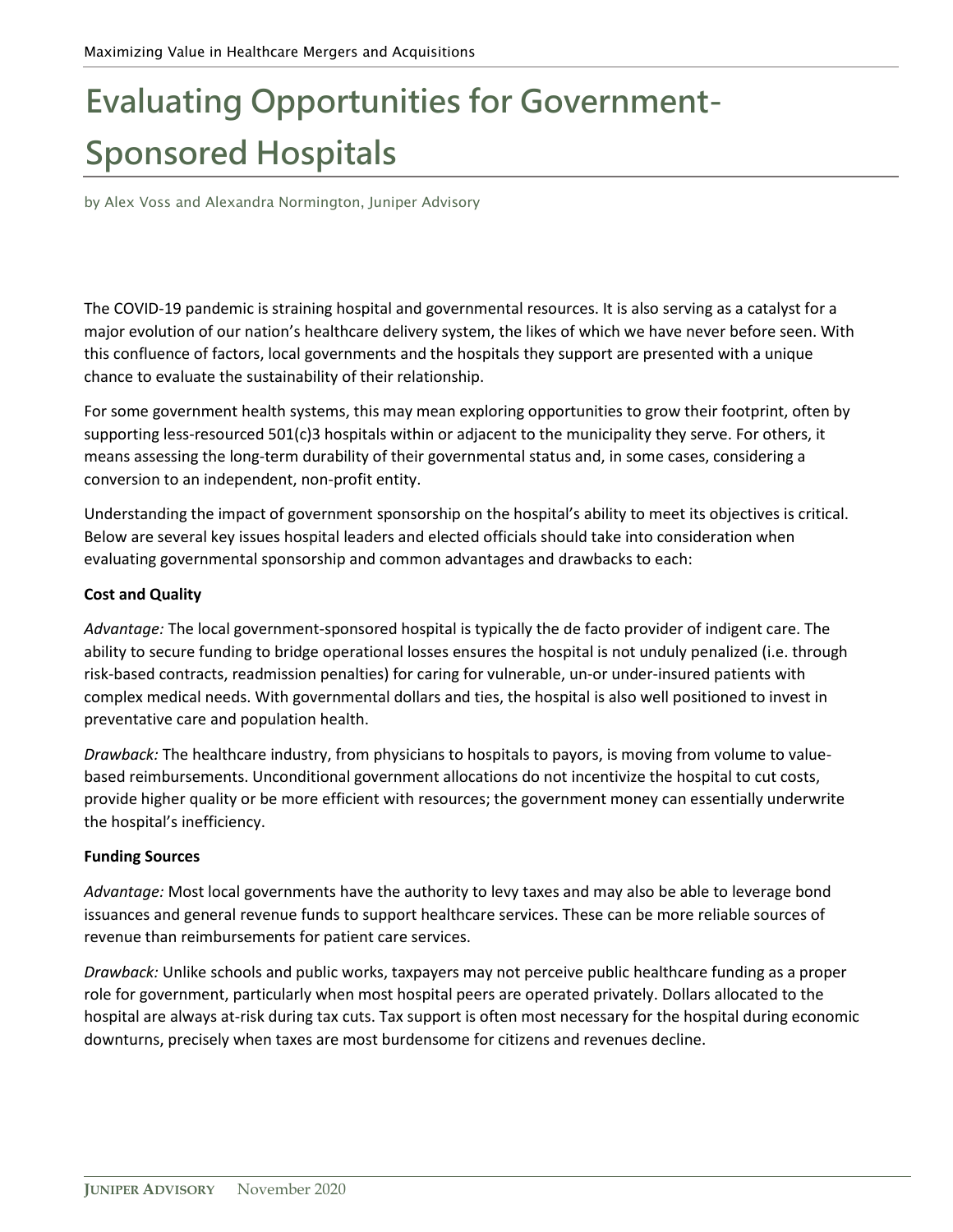### **Liquidity**

*Advantage:* The ability of a local government to provide an infusion of cash during an economic downturn or emergency protects the viability of the hospital as a critical public resource when it is most needed. This occurred frequently during the COVID-19 pandemic with local governments providing loans and grants while elective surgeries cease.

*Drawback:* Government funding comes with explicit and/or implicit strings attached that may incumber the hospital's operations. In addition, accessing funds results in moral hazard where the hospital does not save for a rainy day like most private organizations, assuming they will be bailed out as "too essential to fail".

### **Public Disclosure**

*Advantage:* As a publicly sponsored entity, the hospital is obliged to disclose information about its clinical services and business operations. This serves to inform the community about the hospital's activities and provide oversight for the hospital's public resources.

*Drawback:* Public disclosure requirements can give the hospital's private competitors (who do not have the same reporting burden) unfettered access to the hospital's strategic plans and a distinct competitive advantage.

### **Governance**

*Advantage:* Public funding generally comes with some degree of governmental oversight, giving elected officials and their constituents a unique role in setting the hospital's strategic direction and ensuring the hospital is meeting the health needs of its community.

*Drawback:* Public dollars often come with the requirement that elected officials be a part of (either directly, through appointment or indirect influence) the hospital's governance. The delivery of healthcare and hospital administration are complex and often ill-suited to the addition of government bureaucracy.

## **Mission**

*Advantage:* The government-funded hospital serves as the true local healthcare safety net, providing care to all regardless of ability to pay, and acting as a steward of public health.

*Drawback:* Nonprofit charities can and do often serve the role of providing for those most in need. While some see this as a role for government, many will not see hospital administration as the best utilization of government/taxpayer resources.

Government hospitals have been increasingly active in mergers and acquisitions in recent years, particularly as regional markets have further consolidated and investor-owned systems' development streaks have waned. In the aggregate, local government hospitals will continue to look to align with larger private health systems, utilizing a variety of partnership structures. This trend will be accelerated as the pandemic has stretched thin already scare resources and uncovered weaknesses in our nation's health delivery system.